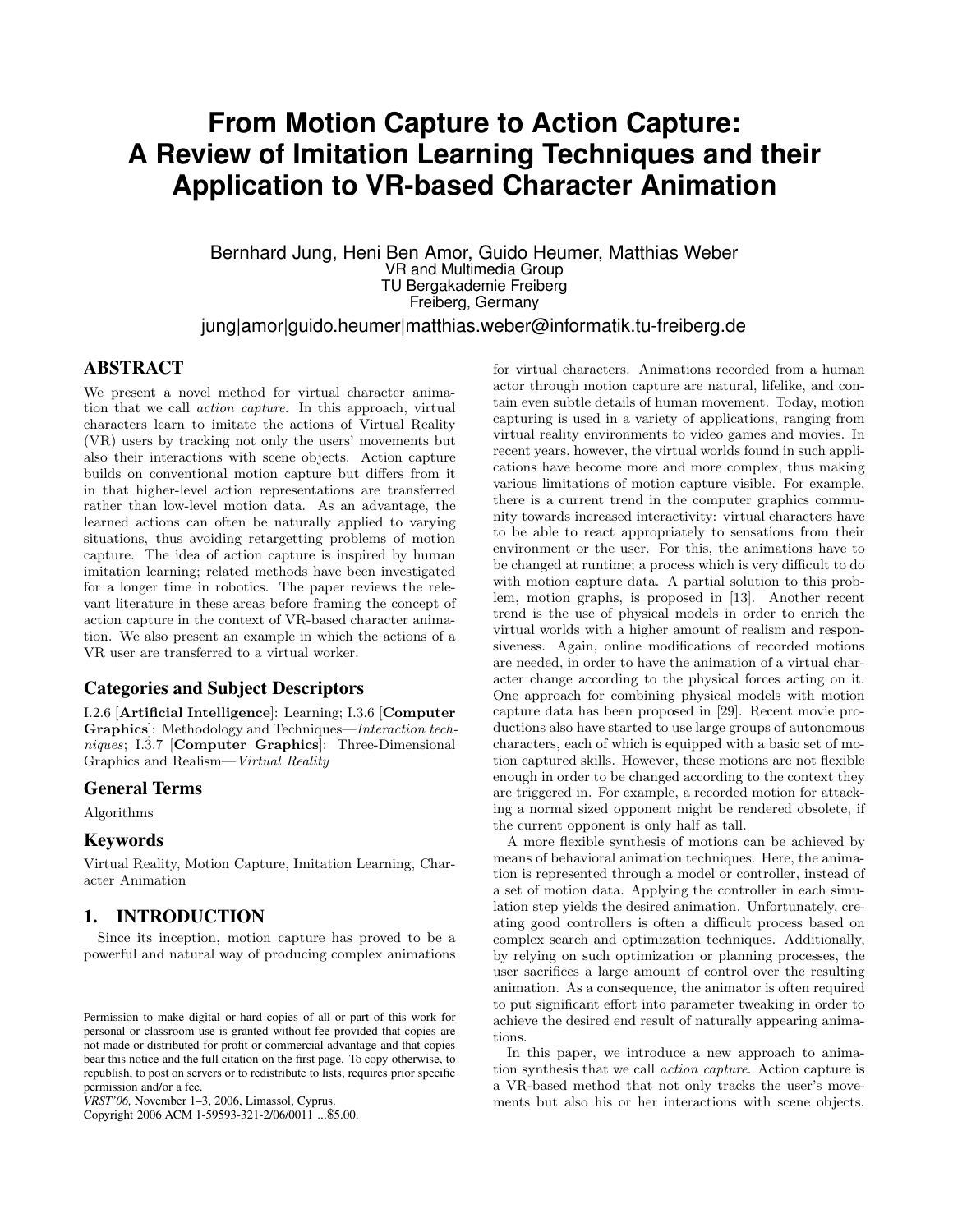The goal of action capture is to combine the power of motion capture for creating natural and complex animations with the flexibility and dynamic responses of behavioral animation. To this end, imitation learning techniques are used in order to build faithful, yet situationally adaptable models of recorded movements that preserve interactions with scene objects under varying environmental conditions. Imitation learning has been investigated for a longer time in the cognitive and neuro sciences as well as in the fields of robotics and Artificial Intelligence, where related methods have been applied as a means of programming robots by demonstration. We review and discuss some of the relevant publications in these areas from a computer animation point of view. Building upon the results of this discussion, we present a basic framework for action capture and suggest possible extensions. Finally, we present first results from an ongoing research project in which manipulation tasks performed in VR are used to generate the animation of virtual humans.

#### **2. MOTIVATION**

Extending conventional motion capture, action capture aims to take advantage of increasingly available, complete VR systems for the purpose of virtual character animation. Similar to motion capture, the user's movements are recorded by means of position trackers and data-gloves. However, the recorded movements are abstracted to higher-level action representations that also account for user interactions with scene objects. Captured actions are later reproduced by virtual characters using behavioral animation techniques. The resulting animations naturally include interactions with scene objects. As further advantage, actions can be reproduced by virtual characters of different sizes and body proportions as well as in situations where the task environment differs from the original recording situation.

To illustrate the above advantages over conventional motion capture, consider the following example of a VR system for evaluating the interior design of a car's virtual prototype. To test the prototype's design, the user may interactively simulate the handling of the steering wheel, stick shift, radio controls, and other instruments. For ergonomic analyzes, these procedures are later to be repeated by virtual humans of different sizes and body proportions. Using conventional motion capture, the recorded movements would need retargetting to each differently sized virtual human; although powerful methods have been proposed for this retargetting step, e.g. based on spacetime constraints [28], this process still requires an explicit modeling effort by the human animator [9]. To complicate – and add realism to – the example, the ergonomic analyzes might further reveal a flaw in the car's interior design resulting e.g. in the repositioning of some instrument in the car's prototype. Again, the goal of action capture is to reuse the learned actions; i.e. data captured of the VR user e.g. twisting a knob in its original position should still be valid for synthesizing the virtual characters' animations when the knob's position is slightly altered in the next version of the virtual prototype. In the case of motion capture, the knob's repositioning would again require retargetting of the movement data; in contrast, in the case of action capture, a reusable, abstract animation command such as  $twist(knob-1)$  would play an integral role when synthesizing the desired animation. A prerequisite for action capture is thus a certain degree of autonomy of the

virtual characters. Such animation methods have in recent years become popular in movies and interactive games under the name of behavioral or interactive animation [22, 27].

Note that humans are highly capable of transferring learned actions to slightly different task environments as detailed in the above example. The following section therefore reviews empirical findings on human imitation learning.

#### **3. IMITATION IN HUMANS AND ANIMALS**

According to Thorndike [26] imitation is: "from an act witnessed learn to do an act<sup>"1</sup>. Imitation is a powerful ability of humans and higher animals, which enables them to acquire new skills by observing actions of others. Young children for example are able to learn a number of social behaviors by observing their parents. Sport students can learn how to do a complex tennis serve by watching a teacher repeating it a few times. Imitation enables us to quickly acquire new skills without going through a lengthy trialand-error process. As a result humans are very flexible and adaptive to changes in their environment. When confronted with new situations, environments or cultures we can rapidly learn a set of skills which might be crucial for progress or even survival. For the purpose of introducing the term action capture in later sections, we will focus on the imitation of 'actions'. Following Arbib's equation 'action = movement + goal / expectation' [3], with 'action' we refer to a goaldirected intentional motor behavior.

Bakker and Kuniyoshi [4] identify three requirements for the process of imitation:

- 1. Observation The action of a teacher is observed and processed.
- 2. Representation The action is represented through an internal model.
- 3. Reproduction Based on the internal model, the situation, and environment, an appropriate variant of the action is reproduced.

The process of observation involves an abstraction step, which can happen at different levels of cognitive complexity. For example, it might involve dissecting the seen action into simpler components which are part of the imitator's repertoire of skills. At a higher level of complexity, it involves analyzing the relevant environmental information accompanying the action, such as manipulated tools. At the highest level of complexity, observation also includes an act of 'understanding'. Here, the imitator infers the goals and intentions behind the perceived action. The observed action is then represented through an internal model. For this, a mapping from the teacher's body onto the student's body has to be applied. Each body part of the teacher has to be put in relation to the student's own body part, such that the internal model can afterwards be used to replicate the observed action. In the literature, this is known as the 'correspondence problem' [18].

Piaget's studies regarding imitation processes in children led to the distinction between two forms of imitation ([20], see also [4]): conservative and true imitation. Conservative imitation means imitating an action through already available behaviors. True imitation acts on a higher level and

<sup>1</sup>Although there exist more recent definitions in the literature, many of them are conflicting or even confusing.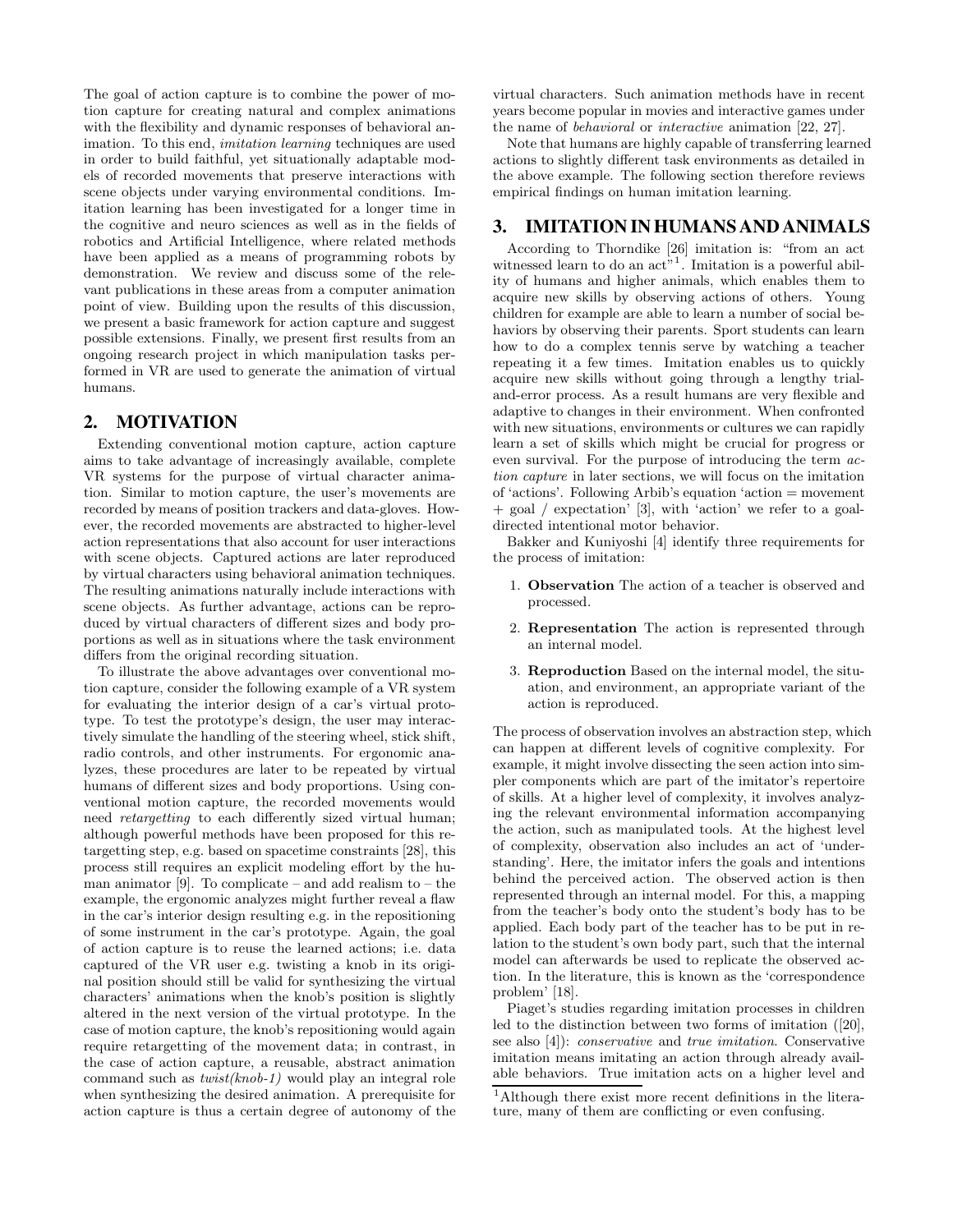generates new behaviors to accurately imitate actions with a greater understanding of what such actions are about.

Meltzoff and colleagues (see [16] and [21]) studied the imitative learning abilities of infants and came up with a four stage progression of imitative abilities. In the first stage, a so-called body babbling phase, the infant explores its body and learns how specific muscle movements achieve elementary body configurations. The result is an internal model of the infant's own body. Adding to this, the infant learns a set of motor primitives which can afterwards be connected to achieve complex movements. After the body babbling phase, the imitative abilities progress as follows:

- 1. Imitation of Body Movements In this stage, the infant uses it's body parts to imitate observed body movements or facial acts. First they activate the corresponding body part, then they correct their imitative response until they converge on the accurate match.
- 2. Imitation of Actions on Objects In this stage, infants learn to imitate the manipulation of objects which are external to their body. This includes playing with toys in a variety of contexts.
- 3. Inferring Intentions This is the highest form of imitative learning. It requires inferring the goals and intentions of the demonstrator from his observed behavior. In such a case, even an unsuccessful act can be correctly imitated.

In the imitation of body movements phase, the child imitates observed movements of a person by mapping them to one (or a set) of it's own motor primitives. Such a behavior is often called 'mimicry'; the mere reproduction of movements without having the same intention or goal. In the imitation of action on objects stage, the infant is able to learn manipulation tasks. In this stage, the imitative behavior becomes more goal-oriented. Although the child might not infer the purpose of the manipulation task, it is able to understand the basic steps involved and reproduce the task under different conditions. Obviously, this needs a more sophisticated internal model, in which relations between actions and objects are also stored. The internal model must also be complex enough to include models of the physics of passive objects. For example, a child might have to represent that bigger objects are typically heavier than smaller ones. Finally, in the last phase infants are able to understand seen actions and infer goals and intentions behind them. In such a case, the internal representation might only include the ends but not the means to achieve them. Representing an action through such high-level models enables for high ability of generalization. If the goal is clear, an action can be imitated even in a different context such as an unseen situation.

From the above, it becomes obvious that action understanding plays a vital role in imitation. A recent hypothesis in the neurophysiological literature suggests, that action understanding and action execution are based on a shared neural substrate. This, so called 'direct-matching hypothesis' was advanced by Rizzolatti and colleagues [23] as a consequence of the accumulating empirical evidence for the existence of mirror systems in humans and monkeys. Mirror systems or more specifically mirror neurons were first discovered in a sector of the premotor cortex of monkeys. Interestingly, these neurons fired both when the monkey saw another (living) individual performing a particular action and



Figure 1: The process of imitation

when it performed the action itself. For example, when seeing someone grasping food, the monkey activated the same neuron that would in another situation make it perform a grasp for food itself. This established for the first time a direct connection between action observation and action execution. It was also shown that mirror neurons only fire for goal-directed movements with a target. They do not respond to seeing objects alone or a mimicked action in absence of a target. This suggests that "the difference between imitation and understanding is that, in the case of imitation, the observed act is not only internally represented, but must also be externally manifested"[23]. Although this view is still debated in the neuroscience literature, it surely highlights the tight bonds between action understanding and imitation.

# **4. A REVIEW OF COMPUTATIONAL APPROACHES TO IMITATION LEARNING**

Recent years have seen a growing interest in computational models of imitation learning, mainly in the field of robotics as a method of 'Programming by Demonstration (PbD)'; the edited collections of Dautenhahn & Nehaniv [7] and Billard & Siegwart [5] provide general overviews.

The following review of selected techniques for computational imitation learning is based on the work by Bakker and Kuniyoshi [4] and on our discussion in Section 3. The review is structured through raising the following questions: When observing, who and how should be observed? How are the observed actions represented? And how can the seen action be converted to the observer's actuators (correspondence problem)? When reproducing the actions, how to adapt the actions to the current context? And are the motor primitives used in actions learned or explicitly programmed? Figure 1 shows the process of imitation and the questions involved.

Further, w.r.t. the classes of imitative abilities identified by Meltzoff et al. [16], cf. Section 3: Does the observer imitate body movements (trajectories)? Do the imitated actions involve the manipulation of objects? And finally, does the observer infer the intentions and imitate the intentions behind an observed action?

In this section, we answer the above questions for a number of recent publications on imitation learning. The chosen publications reflect different approaches to the problem and can roughly be categorized in two groups: biologically inspired approaches and engineering oriented approaches.

#### **4.1 Biologically Inspired Approaches**

Mataric [14, 15] describes a biologically inspired, behaviorbased approach for imitation learning in embodied agents,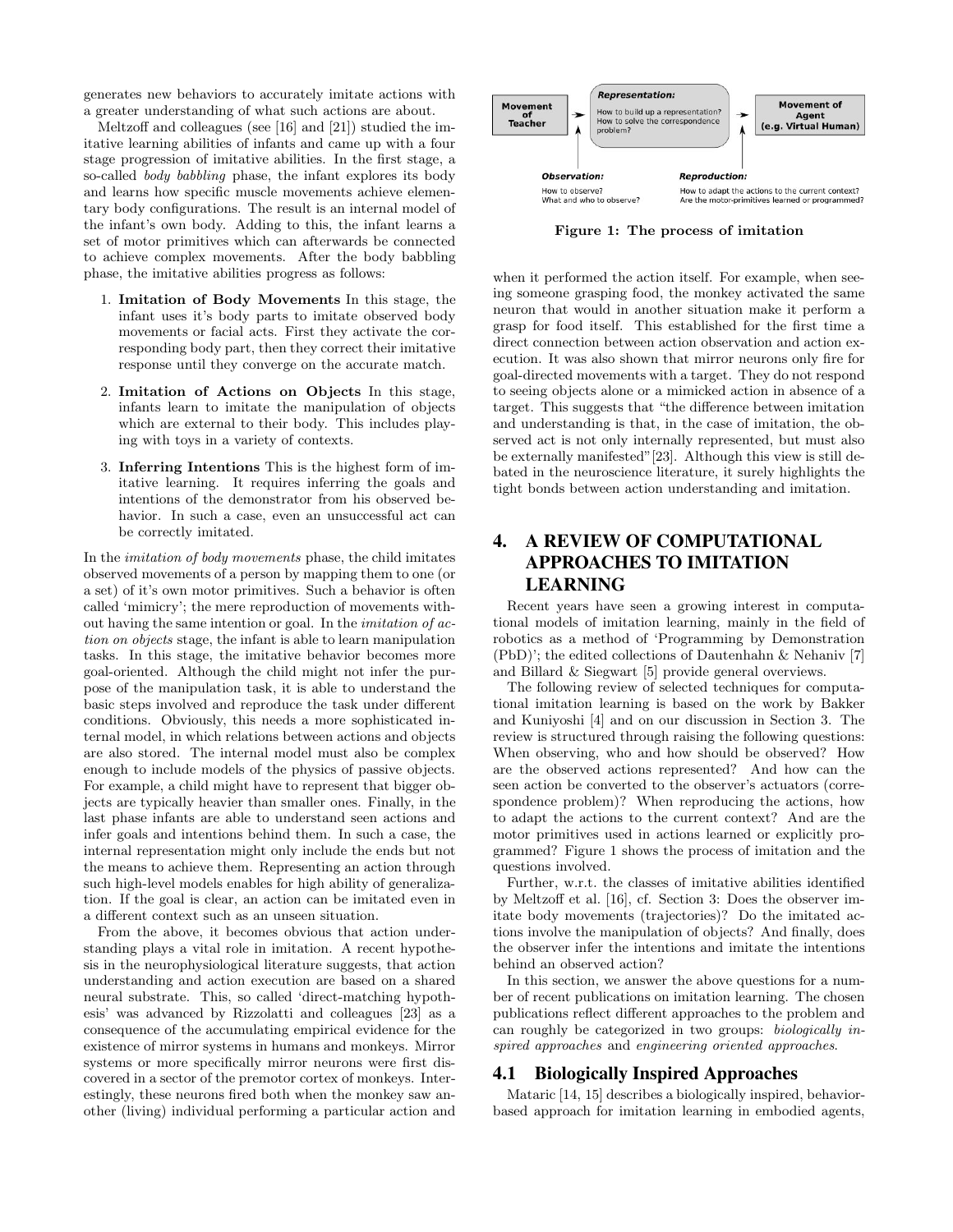|                                             | Mataric [14, 15]                             | Rao et al. [21]                                                | Oztop and Arbib [19]                        |
|---------------------------------------------|----------------------------------------------|----------------------------------------------------------------|---------------------------------------------|
| Observation                                 |                                              |                                                                |                                             |
| $-How?$                                     | 2D vision, magnetic<br>trackers, exoskeleton | synthetic vision                                               | 3D simulator,<br>2D vision                  |
| -What?                                      | upper body postures of<br>user               | grid location of<br>virtual teacher                            | hand state trajectory<br>during grasping    |
| Representation                              |                                              |                                                                |                                             |
| -How to represent?                          | sequences of<br>visuo-motor primitives       | forward/inverse models using<br>state transition probabilities | neural network in<br>core mirror system     |
| -How to convert to<br>observer's actuators? | classify as best<br>matching basic behavior  | computing state transition<br>probabilities                    | matching in core<br>mirror system           |
| Reproduction                                |                                              |                                                                |                                             |
| -How to adapt to<br>current context?        | (not applicable)                             | Bayesian inference<br>and probability maximization             | neural networks reactive to<br>visual input |
| -Learned or programmed<br>motor primitives? | programmed / learned                         | programmed                                                     | programmed                                  |
| Imitation of                                |                                              |                                                                |                                             |
| -Body Movements?                            | yes                                          | yes                                                            | $\mathbf{n}$                                |
| -Actions on Objects?                        | $\mathbf{n}$                                 | $\mathbf{n}$                                                   | yes                                         |
| -Inferred Intentions?                       | $\mathbf{n}$                                 | yes                                                            | $\mathbf{n}$                                |

Table 1: Comparison of different biologically inspired approaches to imitation.

which could be robots or virtual characters. The agents dispose of a pre-programmed – or alternatively, learned – set of basic behaviors called "perceptual-motor primitives" which serve to segment and continuously classify the movements of the human trainer as well as to generate the agent's movement. The primitives can further be parametrized with metric values such that they are sufficient, when properly combined, for generating a large range of complex behaviors. Imitation learning thus creates new skills as novel sequences and superpositions of classified primitives. As in motion capture, the goal of her imitation learning approach consists of the humanoid agents repeating the movements of the human trainer. An advantage of the behavior-based approach over motion capture is that it allows the robot a certain degree of freedom in the interpretation of the observed movement and thus naturally generalizes over varying body sizes. The reported setting is limited to the imitation of arm movements, tracked e.g. visually or using magnetic markers, and does not involve interactions with scene objects.

Rao and colleagues [21] propose a probabilistic framework in which they formalize Meltzoff and Moores's four-stage progression model of imitative abilities in infants [16] (see Section 3). They apply this model for learning how to solve a (simulated) maze task through imitation. In the body babbling phase, the imitating agent first wanders through the maze by performing random actions. The frequencies of the outcomes of each state-action pair are recorded in order to compute probabilities. These probabilities represent a forward model of the environment: a model predicting the next state of a system, given the current state and the action to be executed. Then, the imitator observes a sequence of states (grid positions) the teacher went through in order to solve the maze. From this sequence, a so called inverse model is learned: a model that tells what action to choose given the current state and the desired goal. Reproduction of the seen action is accomplished using probabilistic inference techniques. Using these techniques and the internal models

(forward and inverse), the imitator is even able to infer the intent of the teacher. Due to the power of Bayesian inference in dealing with uncertainty, noise, and missing data, a high level of generalization can be achieved. However, due to the simplicity of the maze domain, imitation did not include complex interaction with scene objects. The primitive behaviors for moving in the maze such as move north were also pre-programmed.

Oztop and Arbib [19] present a detailed computational model of reaching and grasping that integrates many neurophysiological findings of the monkey's brain. In particular, they develop a computational account of the workings of the mirror neuron system, a brain region activated both when an action is observed and when the action is performed. Their computational model consists of three 'grand schemas': Schema 1, 'reach and grasp', takes input from the vision system, extracts the object position and object 'affordances' such as size; it further encapsulates motor programs to execute the grasp. Schema 2, 'visual analysis of hand state', also takes input from the vision system but is concerned with the extraction of 'hand state' information. The extracted hand state includes e.g. time based information about the distance and angle between hand and target object, wrist velocity, and several hand shape parameters such as aperture. Finally, schema 3, 'core mirror circuit', takes input from the two other schemas and is responsible for the generation of action code to control the grasping action. To test the model, they implemented a simple virtual environment where a stylized (monkey or human) arm simulates the grasping of an object. For further validation, they also describe experimental work with 2D vision input. Overall, the article focusses on the logic of the mirror neuron system rather than a more complete imitation system. Furthermore, actions other than grasping for which mirror system activity has been reported are not accounted for by the model.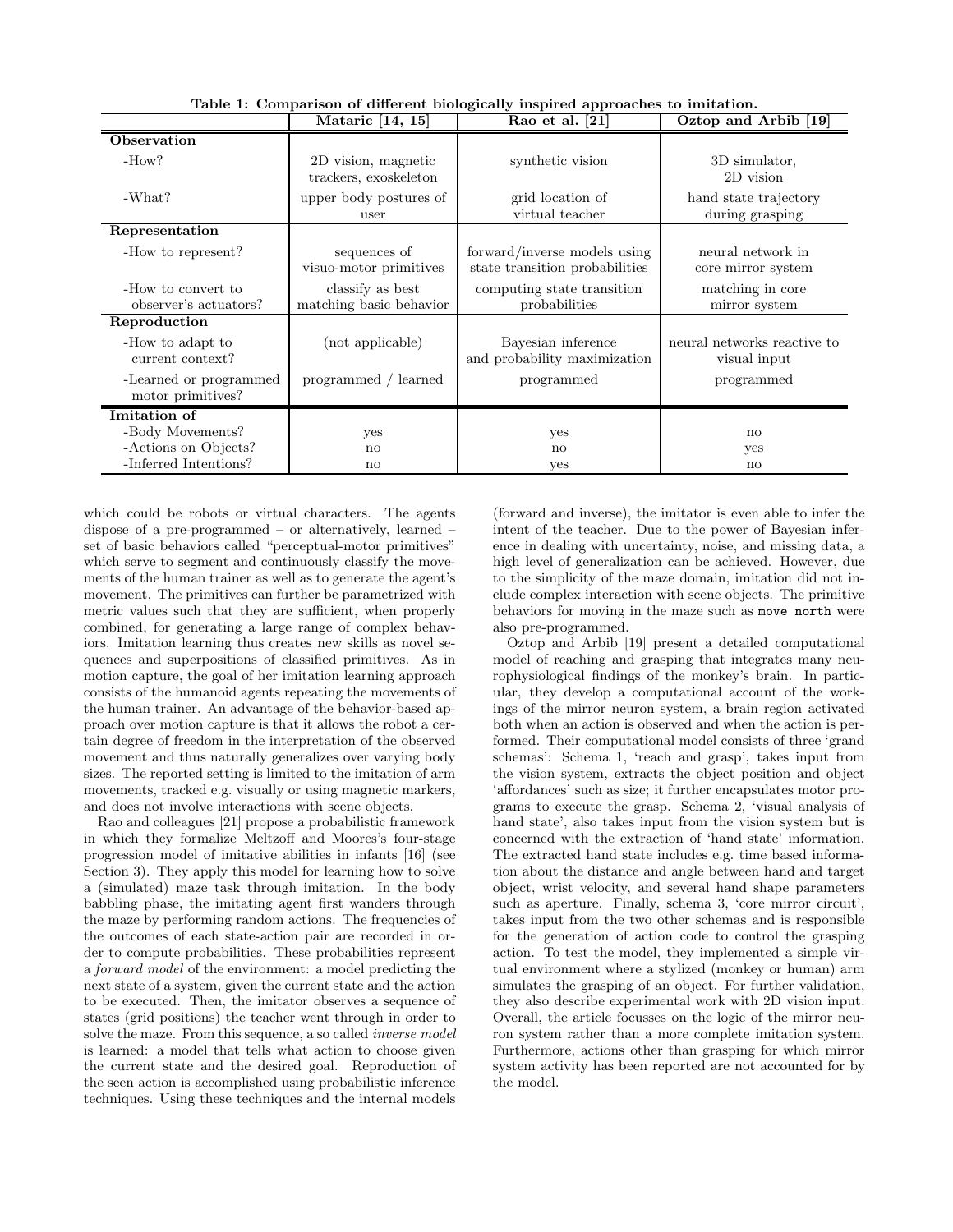|                                             | Aleotti et al.[1]                                         | Buchsbaum&Blumberg [6]                                | Dillman et al. [8]                                       |
|---------------------------------------------|-----------------------------------------------------------|-------------------------------------------------------|----------------------------------------------------------|
| Observation                                 |                                                           |                                                       |                                                          |
| $-How?$                                     | data glove, magnetic trackers,<br>2D vision system        | synthetic vision                                      | data glove, force sensors,<br>magnetic trackers, cameras |
| -What?                                      | hand position and<br>hand posture of user                 | positions of body parts of<br>other virtual character | hand trajectory and<br>hand posture of user              |
| Representation                              |                                                           |                                                       |                                                          |
| -How to represent?                          | classes of pre-programmed<br>tasks for movement synthesis | path through pose<br>graph                            | tree structure of<br>elementary actions                  |
| -How to convert to<br>observer's actuators? | classify tasks                                            | search for similar path<br>in own graph               | set of heuristic rules for<br>sensor control             |
| Reproduction                                |                                                           |                                                       |                                                          |
| -How to adapt to<br>current context?        | (not addressed)                                           | (not addressed)                                       | parametrization of<br>pre-defined programs               |
| -Learned or programmed<br>motor primitives? | programmed                                                | programmed                                            | programmed                                               |
| Imitation of                                |                                                           |                                                       |                                                          |
| -Body Movements?                            | $\mathbf{n}$                                              | yes                                                   | $\mathbf{n}\mathbf{o}$                                   |
| -Actions on Objects?                        | yes                                                       | yes                                                   | yes                                                      |
| -Inferred Intentions?                       | $\mathbf{n}$                                              | yes                                                   | $\mathbf{n}$                                             |

Table 2: Comparison of different engineering oriented approaches to imitation.

# **4.2 Engineering Oriented Approaches**

Aleotti et al. [1] use the Programming by Demonstration paradigm to instruct a robot in picking and placing objects in a scene. Instruction and first-time reproduction occur in a virtual environment, enriched with vibro-tactile feedback and visual fixtures. Observation of the user is achieved via a data glove and a magnetic position tracking system. The demonstrated action sequence is represented by instantiating a hierarchical structure of classes describing possible basic and high level tasks. Segmentation is achieved with a third-party software provided with the data glove. It can determine when grasps take place and when they stop. Using this representation they map the high level tasks to a robot and control it in a virtual environment. If the result is sufficient, the real robot repeats this action sequence. The pick-and-place tasks are pre-programmed. The mapping of actions from the human to the robot succeeds through high level representations that are independent of either agent's geometry. A prerequisite is of course that pre-programmed task models are available.

Dillman et al. [8] present an approach of PbD for humanoid service robots. The laying of a table is considered as example scenario, which involves mainly pick and place operations. User actions are tracked via a data glove, fitted with force sensors, and magnetic position trackers. Additionally an active trinocular camera head observes the user visually. Hand movements are segmented into elementary actions like moves, static and dynamic grasps, which are in turn chunked into semantically related groups, e.g. approach phase, grasp phase and release phase. Segmentation takes place in a two-phase process. In the first phase, the hand trajectory is segmented at times of contact between hand and object by analyzing the force values with a threshold based algorithm. In the second phase, where the actions during a grasp are segmented and analyzed, actions are classified into three classes of force value profiles by processing force sensor input: static grasps, external forces and dynamic grasps. The segmented elementary actions are then stored in a tree structure of operations. In turn to map this representation of operations to a robot, first the human grasp is mapped to robotic grippers (with less fingers) by "calculating an optimal group of coupled fingers", which exert a force in a common direction. To generate the arm trajectory, a set of logical rules for selecting sensor constraints, like force thresholds, etc. is used. The rules are based on the current context of operation like approach phase, grasp, retract phase, etc. The parameters generated by this mapping are then used to trigger and parametrize a pre-defined robot program, which, after a first step of testing the mapped trajectory, executes the movement in the real world. Overall this approach allows to instruct a robot to execute previously specified tasks in a specific way, as shown by the user. However, neither new movement or operation types can be learned, nor are inferences made about the intention of demonstrated tasks.

Buchsbaum and Blumberg apply imitation learning to a computer animation setting where one virtual character learns the actions of another one [6]. Two virtual articulated characters in the shape of mice observe each other through a simple form of synthetic vision. The characters perceive each other as a set of color-coded dots, which represent the position of the various body parts, like finger tips, nose, shoulders, etc. The motor system for animation of these figures is based on a multi-resolution variant of a standard motiongraph they call posegraph. This graph consists of a number of pre-defined poses as nodes with the edges defining valid transitions between poses. Basic movements are defined as paths through this graph. When one character observes the other's motion it perceives the global positions of several key body parts through the synthetic vision system. After transforming these absolute positions to body-root-relative positions the input pose is compared to the character's own known poses by use of a euclidean distance metrics. Movements are segmented at certain transitory poses, such as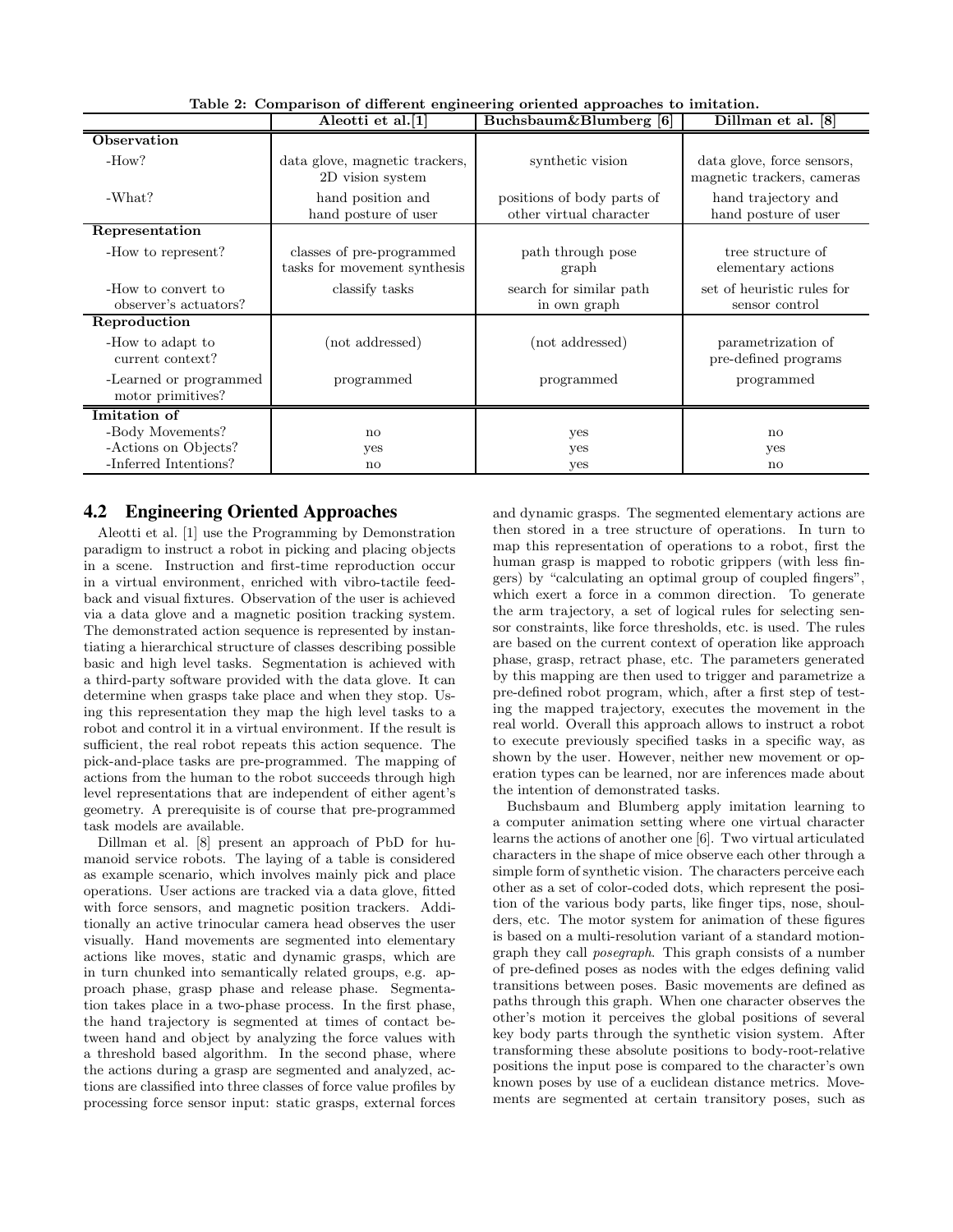standing, which are assumed to always be taken between movements. Each observed movement is then compared to the character's own known movements by searching for a path through the posegraph with a minimal overall distance value. The movement represented by this path is then identified by the character as the observed movement. Reasoning about the intentions behind observed actions is enabled by a hierarchically organized action system, which is composed of individual behavior units, referred to as action tuples. Hereby an action consisting of one or more movements is annotated with trigger contexts, optional objects of attention and do-until context, that determine when the action finishes. Reasoning is again performed by searching a path through this hierarchy from a top-level motivation to the observed movements at the leaf nodes. Along the path the annotated constraints are attempted to be matched. This way a reasoning from observed movements towards the underlying motivations is possible. The downside of this model is, however, that everything from the behavior hierarchy to the identified poses is predefined by the developers. New movements could theoretically be identified and stored as new paths through the motion-graph. The basic poses the movement consists of, however, still have to be pre-defined. A further restriction lies in the restriction to characters with the same skeletal structure, with the correspondence of body parts of one character to another being hard-wired. It remains unclear how basic movements could be adapted to dynamic changes in the situation, e.g. the target object of a reach motion changing its position.

#### **4.3 Related Work**

Some other interesting work on imitation has been carried out by Ijspeert et al. [11]. Using a technique called locally weighted regression they approximate the trajectories of a human demonstrator. The approximated trajectory is stored as a set of nonlinear differential equations which form a control policy for a humanoid robot. The power of this approach was shown by having a humanoid robot with 30 degrees of freedom imitate a tennis forehand and backhand swing. The ALICE system proposed by Alissandrakis et al. [2] was also able to achieve imitation in robots. This system mainly focusses on solving the correspondence problem. To this end, a so called 'correspondence library', which maps actions, states and effects of a teacher to those of the imitator, was introduced. A generation mechanism proposes for each observed action a candidate corresponding action. Using a specified metrics, the system then decides whether to apply an action from the correspondence library or from the generation mechanism. In the case where the generation mechanism proposes a better corresponding action the library gets updated. In Nakanishi et al. [17] it was also demonstrated that imitation can be used to teach a biped robot complex locomotion and self stabilization skills. The learned locomotion controllers enabled the robot to walk over surfaces with different friction properties without loosing balance. In contrast to the mainly robotics centered research, the work of Kopp and Graeser [12] mainly focused on virtual embodied agents. They proposed a motor control framework which is based on a combination of coupled forward and inverse models, and graph-based representations. The framework enables the imitator to predict and execute the teacher's most probable next move by traversing a graph-based representation called 'motor command graph'.

#### **4.4 Summary**

In recent years an increasing body of research on imitation in artificial characters and robots has been published. Not all of the problems tackled in these publications are of interest for achieving action capture. Still, it becomes obvious from the above review that some common difficulties have been attacked and (partial) solutions proposed. Applications of these solutions on real-world robots show remarkable results. It also becomes obvious from the review, that different approaches to imitation exist. Often, however, the following assumptions can be found made in computational realizations of imitation learning: (1) The learning agent is equipped with a repertoire of primitive behaviors/motor skills/actions (2) Imitation involves finding new combinations or sequences of these primitive behaviors. (3) Imitated actions are represented through complex structures such as inverse models or plans. (4) The correspondence problem, i.e. the mapping of observed movements to the imitator's body is tackled through abstraction of movements to actions /behaviors to replicate the effects of actions rather than outer appearance of motion.

With *action capture* we aim at finding an approach to imitation which is particularly suitable for virtual reality and computer animation applications. With the hope of building on achievements of the community, we summarized in this section some of the influential papers on imitation. Tables 1 and 2 summarize in tabular form how each of the papers addressed the questions posed for the review.

# **5. ACTION CAPTURE**

Based on the above discussion on previous work on imitation learning we are now in a position to frame an adaptation to virtual environments that we call action capture. One way to conceptualize action capture is as an extension of motion capture where the human trainer's performance is recorded not (only) at the lower level of movements but at the higher level of actions, particularly actions involving the manipulation of scene objects. Another way to conceptualize action capture is as a learning method for behavior-based virtual characters that empowers virtual characters to learn novel complex behaviors from basic behaviors by imitating a human trainer. Whichever conceptualization is chosen, a feature of action capture is that the learned actions / behaviors are inherently adaptable to situations that are similar but not necessarily identical to the learning situation.

In the following we will first present a basic framework for action capture. The basic framework can be seen as a translation of operational approaches to imitation learning in robotics to immersive VR; it is further restricted to actions on objects, i.e. manipulation tasks. We will then discuss possible choices of action representations and point out directions for extending the framework.

#### **5.1 A Basic Framework for Action Capture**

Action capture is a VR-based method for recording the actions of a human VR user and later reproducing these actions by virtual characters. In general, with 'action' we refer to any kind of intentional motor behavior. For the basic framework, we restrict 'actions' to manipulations of scene objects. Actions are decomposable into primitive actions which correspond to basic behaviors of the virtual charac-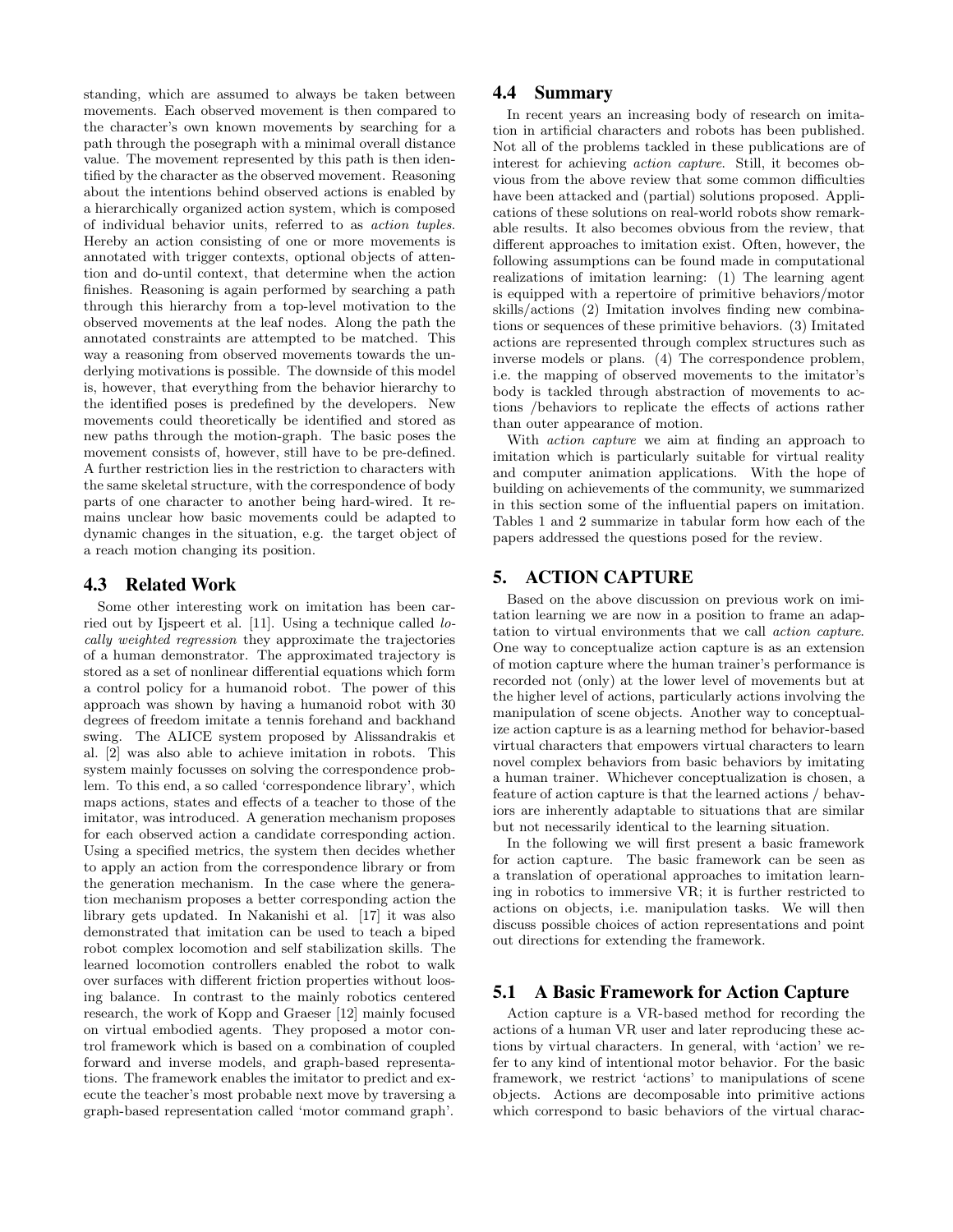- ters. The setting for action capture thus consists of:
	- Virtual environment: which supports its interactive manipulation by a human user. In particular, whenever the user manipulates a scene object, the virtual environment can detect this manipulation and generate a corresponding event, e.g., as simple cases, pushed(  $button-1)$  or  $qrasped(block-2)$ .
	- Human teacher: who performs an action or a sequence of actions in the virtual environment. The human teacher's actions are typically tracked using standard VR input devices such as position trackers and data gloves although in principle alternative methods e.g. based on visual input are also possible.
	- Virtual character (learner): who observes the teacher's actions and learns to repeat them. The virtual character's body is assumed to be similar to the teacher's body, i.e. humanoid. This assumption ensures a more or less straightforward mapping of the teacher's body parts to the virtual character's body, thus simplifying the solution to the correspondence problem. The virtual character's body size and proportions may however differ from the human VR user. The virtual character further is equipped with a repertoire of basic behaviors, e.g. for pushing a button or grasping an object. These basic behaviors may be further parametrized, e.g. with a target position, a target object, or a hand shape to be assumed during a manipulation action.

The teacher's actions are tracked and abstracted to action representations that allow a later reproduction of the actions. The phases of action capture and reproduction are:

- 1. Action capture: during which the teacher's movements are tracked, segmented, classified as actions, and stored as high-level representations of the action or action sequence. The action representation should at least be expressed at the level of basic behaviors. Segmentation and classification of the teacher's movements can be informed by the events thrown by the VR system whenever interesting parts of a scene manipulation occur. Different choices of action representations are discussed below.
- 2. Action reproduction: where the action's representation is mapped to behaviors of the virtual character and the behaviors are executed.

## **5.2 Action Representations**

The choice of the action representation in general depends on the task environment and expected degree of faithfulness of the animation; it is thus application-specific. However, the internal representation of the observed actions should at least be expressed at the level of basic behaviors, i.e. at a higher level than movement data. An action representation may however include movement data, e.g. default postures that parametrize actions/behaviors. The internal representation should also allow for sequences and hierarchical organization of actions/behaviors. Means for representing parallel actions are useful if e.g. two-handed manipulations are considered in the application scenario.

Concerning the parametrization of actions in the representation, varying degrees of abstraction can be imagined which will correspond to different generalization capabilities. For example, in a simple case, the virtual character may have to perform its actions in the same task environment, on identical objects, which are in a same or similar initial configuration as demonstrated before by the human VR user. Here, it may suffice to parametrize the action representation with an internal identifier of the manipulated object, e.g.  $grasp(block-1)$ . In more challenging task environments, the virtual character might be expected to repeat the demonstrated not necessarily on identical objects but on objects of the same type. Then the action representation might be parametrized with something like  $grasp(block(green))$  which will require some additional instantiation mechanism during action reproduction.

Another aspect in the choice of the action representation concerns a trade-off between generality and accuracy. At one end of the spectrum is task-level imitation where actions are just parametrized with their target objects. Task-level imitation is very general and relatively easy to adapt to novel situations but may result in movements which are unfaithful to the original movement. For example, the result of capturing a soccer player kicking the ball might be a very stiff and robot-like kick, when the action is applied on a virtual character. Important properties of the motion such as timing, grace, style, and realism might get lost when focusing on high generalization solely. Thus, when faithfulness of the animation is important, then it may be useful to parametrize the action representation further with movement and posture data. Movements and postures could be represented in a variety of ways, including joint angle values, trajectories, results from Principal Component Analyzes, contact points of hands with scene objects, symbolic descriptions of shape or movement, etc. Furthermore, one way to cope with the tradeoff between generalization and faithfulness of the animation could be the use of multi-level representations that specialize on different levels of detail. Representations at higher levels can achieve high generalization, while representations at lower levels can focus on including subtle features of the original movement into the action.

## **5.3 Extending the Basic Framework**

In the basic framework of action capture, we restricted 'action' to the manipulation of scene objects from the more general view of 'action' as any kind of intentional motor behavior. The pragmatic reason for this limitation lay in a desired reduction in complexity and the fact that VR systems extend motion capture systems exactly with capabilities for processing interactions with scene objects. Using Meltzoff's et al. classification ([16], also see Sec. 3), other levels of imitation learning include the mimicking of body movements and imitation at the level of inferring intentions. To simply mimic the movements of a human teacher, standard motion capture equipment without immersion in an virtual environment suffices; however, to count as 'action capture', the recorded movements should be abstracted to the level of actions. One way of addressing the challenging problem of inferring the intentions behind seen actions could involve the integration of further task and domain knowledge into the action capture process.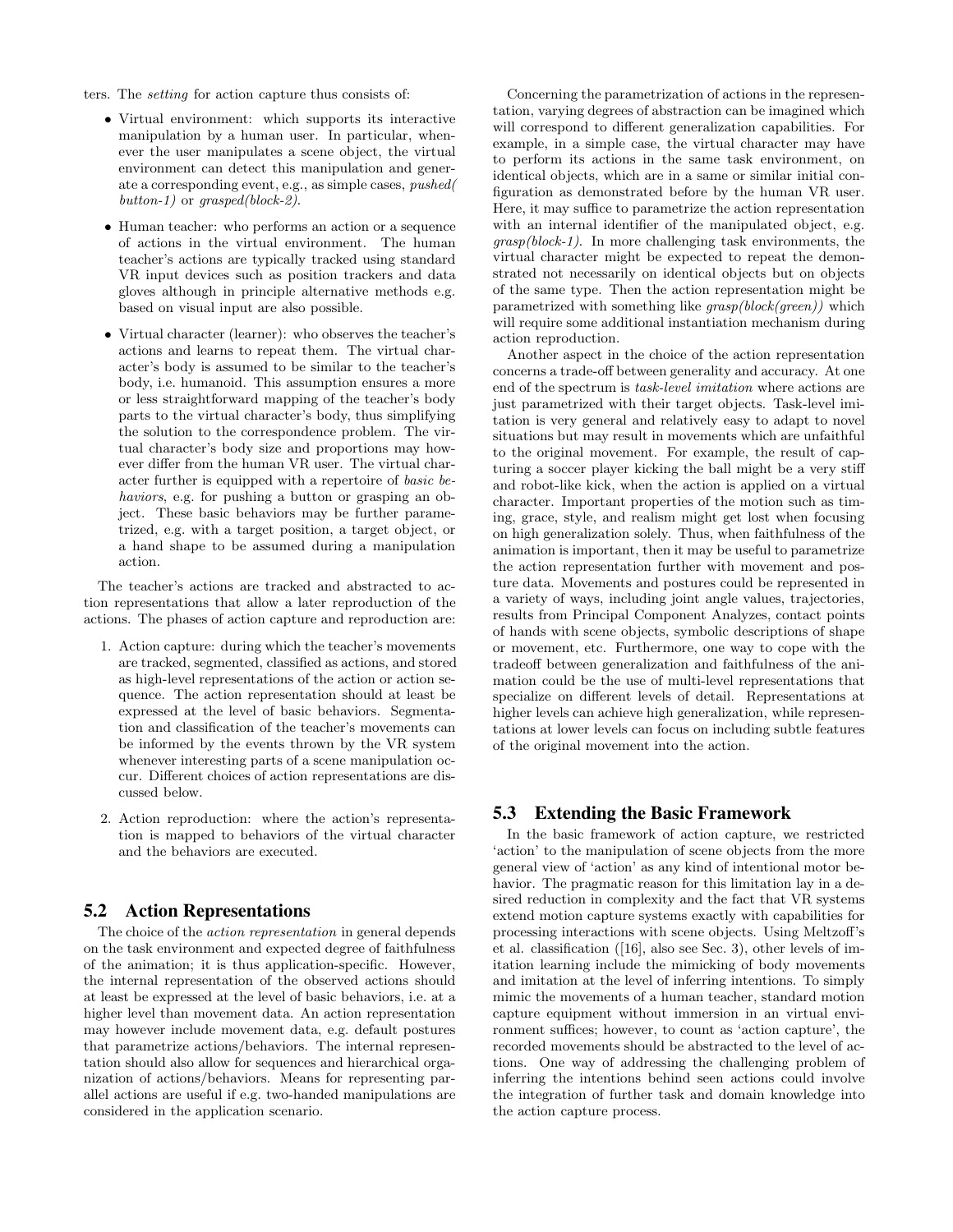

Figure 2: Illustration of Action Capture and Action Reproduction in a prototypical implementation

# **6. AN EXAMPLE: THE VIRTUAL WORKERS PROJECT**

In the Virtual Workers project we aim at giving virtual humans the ability to learn and imitate object manipulations, particularly manipulations that involve different types of grasping. A major goal is to make the learned animations robust against dynamic scene changes such as repositioned or resized objects. In an example scenario, a virtual worker is located in a virtual environment that consists of various objects including a hammer, screwdrivers, etc. (see Figure 5). The user, who acts as teacher for the virtual worker, interacts with the environment on a wall-sized stereo projection. User movements are tracked by means of a 22 sensor data glove and an optical tracking system. For interaction with the virtual objects, a model of the user hand is projected into the virtual scene and checked for collisions with the virtual objects. The user can grasp objects and move them around or perform pre-defined functions on them, e.g. push a button, etc. These user actions are later reproduced by the virtual worker through means of action capture techniques.

Figure 2 illustrates the main components of the prototypical system architecture for action capture and reproduction. The action capture modules extract significant events from the continuous user interaction and generate higher level representations of the actions. Action reproduction is achieved through a multi-layer behavioral animation architecture. Action capture and reproduction modules as well as action representations may optionally refer to a grasp taxonomy which provides symbolic descriptions of hand shapes during grasping. Similarly, a database of object annotations may optionally be used that provides default information of typical grasp positions and orientations in an objectcentered coordinate frame. These main components of the system architecture will now be described in more detail.

In the action capture phase, user interactions are first examined for relevant events. In the chosen scenario, these events correspond to grasp-related user actions and are generated e.g. when an object is grasped, released again, or when a reach motion is initiated. E.g. when a grasp is detected, first basic features of the user interaction are de-

termined: tracking position and orientation values of the upper limbs, finger joint angle values, and collision points of the user's hands with the virtual objects. The grasp is then classified w.r.t. a grasp taxonomy to provide an abstract description of hand shape. In our current prototype, Schlesinger's grasp taxonomy [24] as summarized by Taylor and Schwarz [25] is used. In other work, we report how recognition of the Schlesinger grasps can be achieved reliably and in real-time even with uncalibrated data gloves [10]. Figure 3 gives an example of the various informations recorded in a grasp event. In the next step of motion analysis, grasp events are processed in order to dynamically generate an abstract action representation or plan. A plan is a specification of sequential or parallel actions that can be executed by the behavioral animation system used for action reproduction. In the current implementation, plans are generated via a simple template-based approach that maps

#### Figure 3: Example grasp event

```
<event-sequence>
  <event timestamp="3.895" type="grasp">
   <low-level>
    <joint-angle joint-id="r_index1">19.8306 -0.0865252
       0.678805 0.729203</joint-angle>
    <contact-point joint-id="sensor_r_index1">
      <object>Ball-1</object>
      <pos>0.00730081 -0.0734563 0.0135953</pos>
    </contact-point>
    <object-ids> Ball-1 </object-ids>
    <hand-transform>0.0205884 0.211408 -0.97718 0
                    0.0805939 0.973855 0.212386 0
                    0.996533 -0.0831275 0.00301189 0
                    -0.1502 -0.626599 0.917001 1
    </hand-transform>
    <hand>right</hand>
   </low-level>
   <high-level>
    <taxonomy>schlesinger</taxonomy>
    <category>spherical</category>
   </high-level>
  </event>
  ...
</event-sequence>
```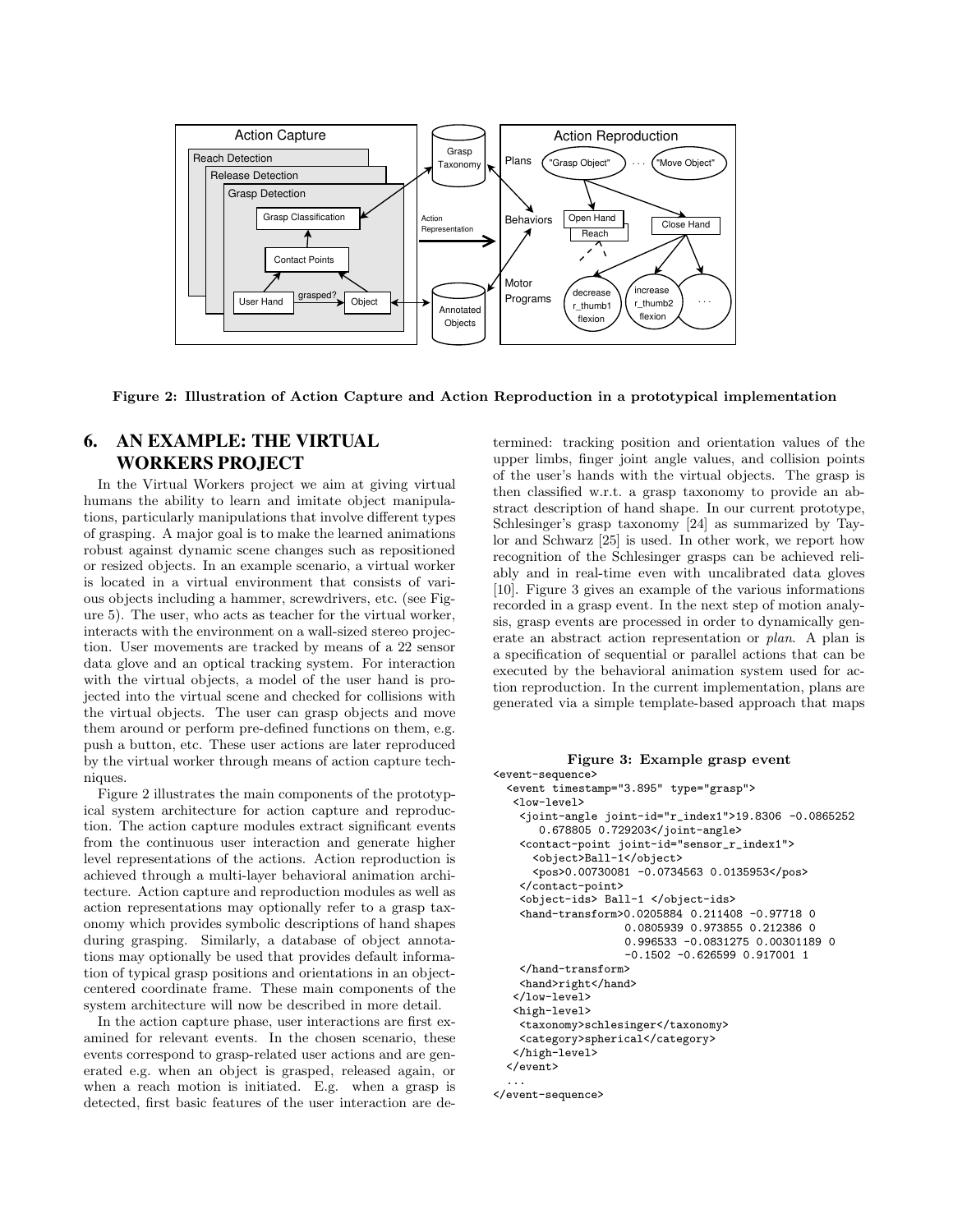events to actions. The example plan in Figure 4 specifies the actions to replicate a complex grasping action. The plan describes the parallel execution of two behaviors for reaching and opening of the hand; then follows a hand closing behavior that results in a spherical grasp of the scene object.

#### Figure 4: Example of a dynamically generated plan: grasping an object

```
<plan type="captured">
  <parallel>
    <behavior>
      <type>Reach</type>
      <param name="object">Ball-1</param>
    </behavior>
    <behavior>
      <type>GraspOpen</type>
      <param name="preshape">spherical</param>
    </behavior>
  </parallel>
  <behavior>
    <type>GraspClose</type>
    <param name="grasp-type">spherical</param>
  </behavior>
</plan>
```
Reproduction of captured actions through the virtual worker is achieved via a multi-level behavioral animation approach. At the highest level, predefined plans describe the decomposition of complex animations into combinations of primitive actions. Predefined plans contain useful, often reoccurring action sequences, such as grasping an object, pick and place operations, etc. Primitive actions are executed by parametrizable mid-level behaviors, such as reaching a goal position, closing or opening the hand, etc. Behavior execution integrates collision sensor feedback, such that e.g. a hand closing behavior stops when fingers make contact with an object. Finally, low-level motor programs are responsible for controlling body movements.

The dynamically generated plans resulting from the action capture phase must be composed of actions which can be reproduced by the virtual worker. I.e. each action in a captured plan must correspond to either a behavior or a predefined plan. Captured plans can however combine the predefined plans and behaviors in novel ways. In this way, action capture enables the virtual agent to learn new tasks as novel action combinations from a built-in behavior repertoire.

Note that in the particular plan of Figure 4, the grasp action is specified in a comparatively abstract manner. Detailed information about hand position and orientation, joint angles, contact points, and timing available in the grasp events are deliberately missing in the plan. Through this, plan execution becomes robust against certain variations in the scene configuration such as changes to object location and size as well as differently sized virtual humans. Alternatively, the plan might have included such detailed information – at the cost of robustness against scene alterations but possibly gaining more accuracy w.r.t. the style of the original grasping action of the user. The deep exploration of this design space of action representation, and more generally, action capture is topic of on-going and future work.



Figure 5: User demonstrating a grasp and the virtual human imitating it

### **7. CONCLUSION**

In this paper, we have motivated and introduced an extension to motion capture, called action capture, which has its roots in imitation learning. Action capture aims at recording flexible, responsive, and adaptable animations suitable for interactive and physics-based virtual worlds. In particular, it extends motion capture systems with capabilities for processing interactions with scene objects.

We first presented previous work on imitation learning, which then helped to specify a basic framework of required features. We also described an extension to the basic framework, which includes additional, more complex features. Finally, we presented the 'Virtual Workers' project: an example application in which virtual agents learn manipulation tasks through action capture.

One of the main goals of this paper was to show that imitation can be a powerful tool for animating virtual characters. Although there exists already a variety of publications on imitation learning, much of the published work focuses on topics such as robotics or biological models. By introducing a special framework for action capture, we limited the research questions to the ones which are of interest to the VR community. We believe that action capture will prove particularly beneficial in virtual prototyping settings that require the automated generation of animations for many variants of prototypes and virtual humans.

#### **8. ACKNOWLEDGMENTS**

The research described in this contribution is partially supported by the DFG (Deutsche Forschungsgemeinschaft) in the Virtual Workers project.